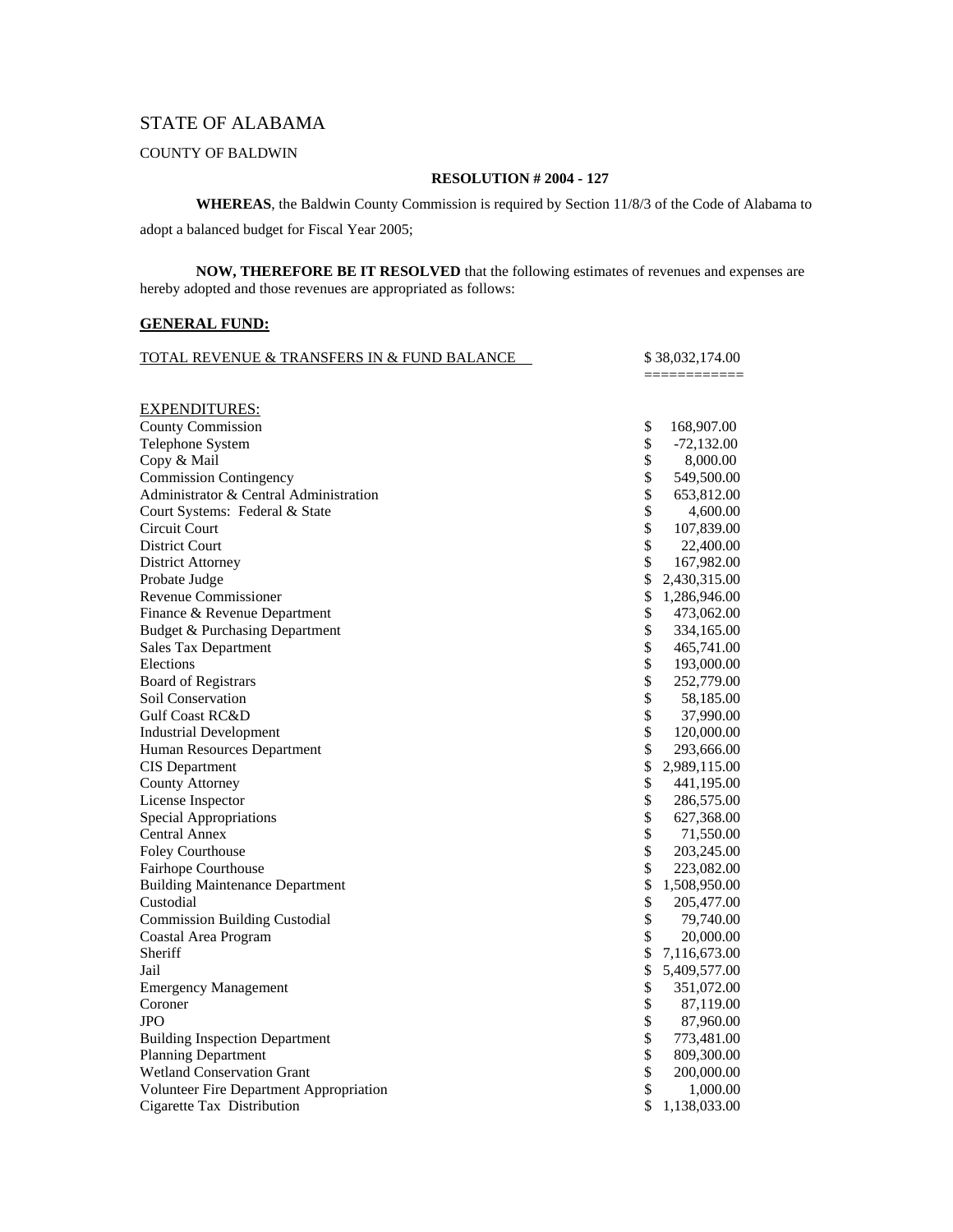| <b>Indigent Burial</b><br><b>Library Services</b><br>Board of Education<br><b>Extension Service Appr</b><br>Debt Service: Lease Purchase<br><b>Health Department</b><br>Intergovernmental<br><b>Transfers Out</b> | \$<br>800.00<br>\$<br>85,000.00<br>\$<br>93,800.00<br>\$<br>53,033.00<br>\$<br>916,070.00<br>\$<br>9,452.00<br>\$<br>42,750.00<br>\$<br>6,644,000.00 |
|-------------------------------------------------------------------------------------------------------------------------------------------------------------------------------------------------------------------|------------------------------------------------------------------------------------------------------------------------------------------------------|
| <b>TOTAL EXPENDITURES &amp; TRANSFERS OUT</b>                                                                                                                                                                     | \$38,032,174.00<br>$=$ ===========                                                                                                                   |
| <b>HEALTH TAX FUND:</b><br>Total Revenue & Transfers In & Budgeted Fund Balance                                                                                                                                   | \$1,210,000.00<br>___________                                                                                                                        |
| Expenditures & Transfers Out                                                                                                                                                                                      | \$1,210,000.00                                                                                                                                       |
|                                                                                                                                                                                                                   |                                                                                                                                                      |
| <b>COUNTY TRANSPORTATION FUND:</b><br>Total Revenue & Transfers In & Budgeted Fund Balance                                                                                                                        | \$<br>82,562.00                                                                                                                                      |
| Expenditures & Transfers Out                                                                                                                                                                                      | \$<br>82,562.00                                                                                                                                      |
| <b>LEGISLATIVE DELEGATION</b>                                                                                                                                                                                     |                                                                                                                                                      |
| Total Revenue & Transfers In                                                                                                                                                                                      | \$<br>80,150.00<br>=============                                                                                                                     |
| Expenditures & Transfers Out                                                                                                                                                                                      | \$<br>80,150.00                                                                                                                                      |
| JUVENILE DETENTION FACILITY FUND:                                                                                                                                                                                 |                                                                                                                                                      |
| Total Revenue & Transfers In & Budgeted Fund Balance                                                                                                                                                              | \$1,703,831.00                                                                                                                                       |
| Expenditures & Transfers Out                                                                                                                                                                                      | \$1,703,831.00                                                                                                                                       |
| <b>SEVEN (7) CENT GASOLINE FUND:</b>                                                                                                                                                                              |                                                                                                                                                      |
| Total Revenue & Transfers In & Budgeted Fund Balance                                                                                                                                                              | \$22,393,254.00                                                                                                                                      |
| Expenditure & Transfers Out                                                                                                                                                                                       | ==========                                                                                                                                           |
| <b>Public Works Central Account</b>                                                                                                                                                                               | 3,687,596.00<br>\$                                                                                                                                   |
| Administration                                                                                                                                                                                                    | \$<br>529,878.00                                                                                                                                     |
| Area I Maintenance<br>Area II Maintenance                                                                                                                                                                         | \$2,009,895.00<br>2,137,610.00<br>\$                                                                                                                 |
| Area III Maintenance                                                                                                                                                                                              | \$<br>1,834,456.00                                                                                                                                   |
| Resurfacing                                                                                                                                                                                                       | \$<br>758,032.00                                                                                                                                     |
| Construction                                                                                                                                                                                                      | \$<br>951,007.00                                                                                                                                     |
| <b>Traffic Control</b>                                                                                                                                                                                            | \$<br>534,607.00                                                                                                                                     |
| Engineering                                                                                                                                                                                                       | \$<br>1,366,203.00                                                                                                                                   |
| Water Access                                                                                                                                                                                                      | \$<br>212,522.00                                                                                                                                     |
| <b>Bridge Crew</b>                                                                                                                                                                                                | \$<br>630,935.00                                                                                                                                     |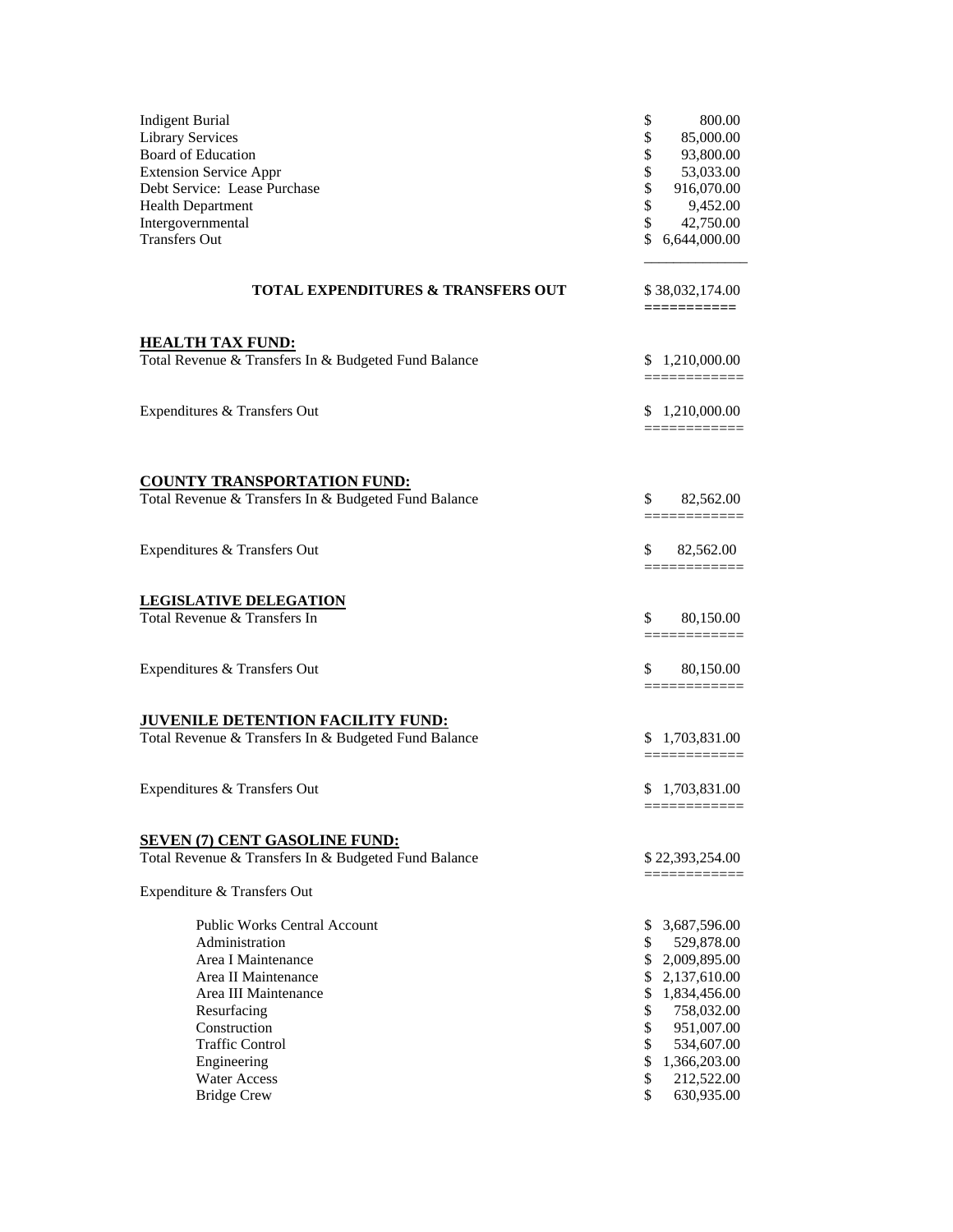| <b>Lease Payments</b>      | \$<br>2,599,543.00 |
|----------------------------|--------------------|
| <b>Indian Lane</b>         | \$<br>1,054.00     |
| Styx River 0.93 Miles      | \$<br>29,000.00    |
| Dyas Road                  | \$<br>25,000.00    |
| <b>CR 24 W</b>             | \$<br>62,700.00    |
| Byrnes Lake/Wash Branch Rd | \$<br>81,081.00    |
| Holley Creek Landing Rd    | \$<br>62,746.00    |
| Rice Creek Rd              | \$<br>32,900.00    |
| Hoyle Bryars Rd            | \$<br>90,000.00    |
| Patricks Landing Rd        | \$<br>32,348.00    |
| <b>CR 28 W</b>             | \$<br>91,200.00    |
| CR 49                      | \$<br>28,500.00    |
| <b>CR 44 W</b>             | \$<br>50,400.00    |
| Mary Ann Beach             | \$<br>47,809.00    |
| Mary Ann Beach             | \$<br>70,000.00    |
| <b>CR12</b>                | \$<br>3,800.00     |
| Fox Branch Rd              | \$<br>16,320.00    |
| CR 83                      | \$<br>197,056.00   |
| CR 83                      | \$<br>213,120.00   |
| CR 13                      | \$                 |
| <b>CR 54</b>               | \$<br>41,600.00    |
|                            | \$<br>81,573.00    |
| Pecan Grove St             | \$<br>17,280.00    |
| Driskell Rd                | 32,960.00          |
| <b>CR16</b>                | \$<br>57,308.00    |
| <b>CR 49</b>               | \$<br>51,840.00    |
| CR 91                      | \$<br>69,120.00    |
| CR 99                      | \$<br>24,960.00    |
| Northcutt Rd               | \$<br>13,120.00    |
| Wilson Rd                  | \$<br>20,800.00    |
| Roberts Rd                 | \$<br>17,280.00    |
| Patterson Rd               | \$<br>12,160.00    |
| Leatherbury Rd             | \$<br>8,640.00     |
| CR 38 South                | \$<br>49,280.00    |
| Geno                       | \$<br>11,840.00    |
| Cook Rd                    | \$<br>49,440.00    |
| Helton Dr                  | \$<br>16,640.00    |
| Wilson Rd                  | \$<br>16,640.00    |
| Kichler Circle             | \$<br>93,760.00    |
| <b>Soldiers Creek</b>      | \$<br>47,040.00    |
| <b>CR 48</b>               | \$<br>13,908.00    |
| Council Lane               | \$<br>5,336.00     |
| Perdido St. S Ext.         | \$<br>9,000.00     |
| Gasque Lane                | \$<br>1,860.00     |
| Muscogee Rd                | \$<br>4,836.00     |
| Chickasaw Rd               | \$<br>2,976.00     |
| Cherokee Rd                | \$<br>3,633.00     |
| <b>Boykin Court N</b>      | \$<br>4,321.00     |
| Choctaw Rd                 | \$<br>5,828.00     |
| Gulf Beach Lane            | \$<br>5,415.00     |
| T J Earle Rd               | \$<br>7,170.00     |
| Jim Hadley Rd              | \$<br>9,000.00     |
| George Thomley Rd          | \$<br>12,600.00    |
| Bridge #125 School House   | \$<br>3,100.00     |
| <b>Transfers Out</b>       | \$<br>3,183,672.00 |
|                            |                    |

Total Expenditures & Transfers Out: \$ 22,393,254.00

============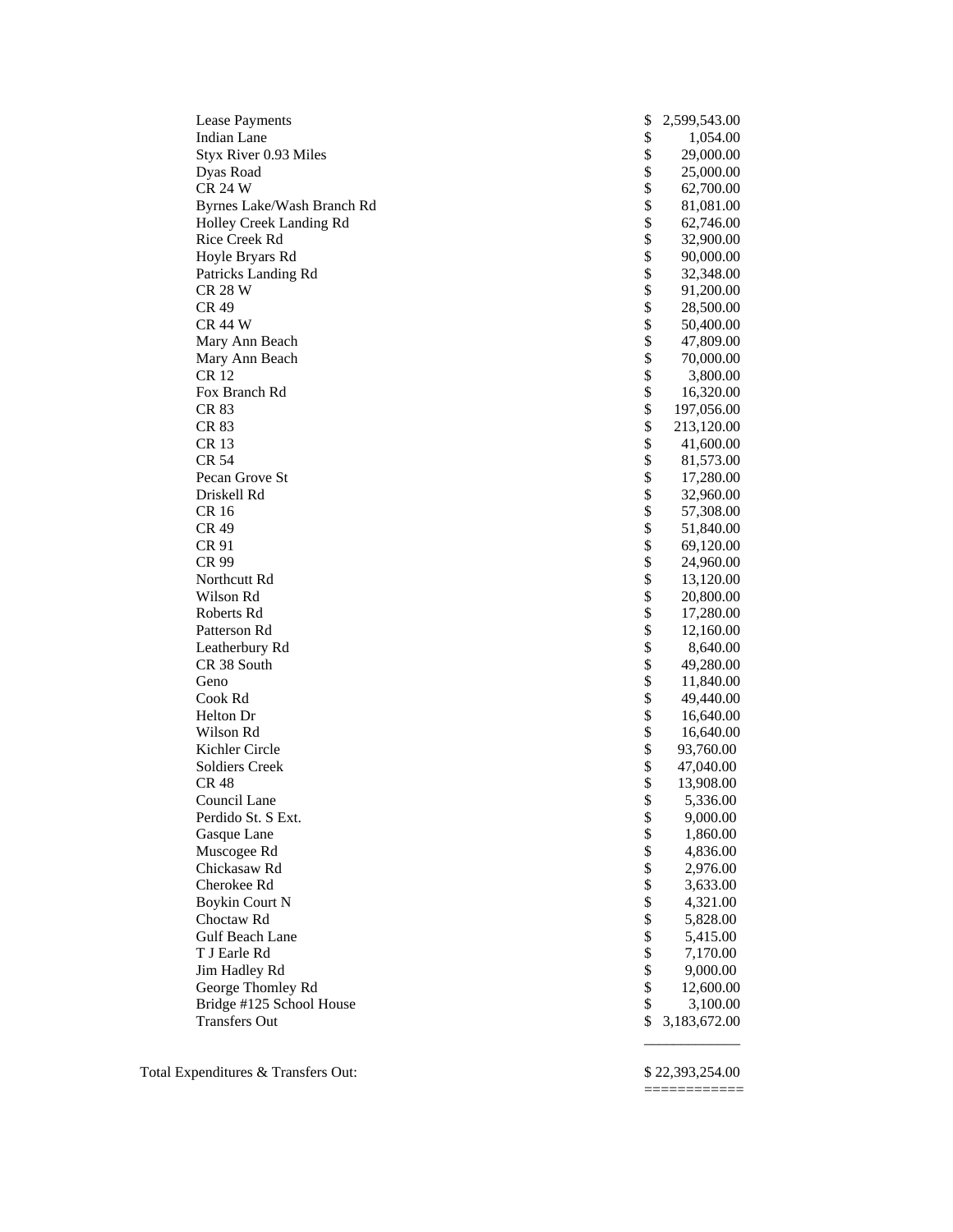| \$ 6,290,500.00<br>==========<br>\$<br>597,550.00<br>\$ 597,550.00<br><u> ===========</u><br>\$312,500.00<br>=============<br>\$312,500.00<br><u> =========</u><br>\$2,165,800.00<br>=============<br>\$2,165,800.00<br>============<br>\$3,675,207.00<br>=============<br>\$3,365,207.00<br>===========<br>\$<br>333,223.00<br>=============<br>\$<br>333,223.00<br>\$<br>367,260.00<br>---------<br>\$<br>367,260.00<br>\$<br>70,000.00<br>\$<br>70,000.00<br>\$<br>40,000.00 | <b>ROAD &amp; BRIDGE FUND:</b><br>Total Revenue & Transfers In                        | \$ 6,290,500.00<br>========= |
|---------------------------------------------------------------------------------------------------------------------------------------------------------------------------------------------------------------------------------------------------------------------------------------------------------------------------------------------------------------------------------------------------------------------------------------------------------------------------------|---------------------------------------------------------------------------------------|------------------------------|
|                                                                                                                                                                                                                                                                                                                                                                                                                                                                                 | Total Expenditure & Transfers Out                                                     |                              |
|                                                                                                                                                                                                                                                                                                                                                                                                                                                                                 | <u>PH &amp; T FUND:</u><br>Total Revenue & Transfers In                               |                              |
|                                                                                                                                                                                                                                                                                                                                                                                                                                                                                 | Total Expenditure & Transfers Out                                                     |                              |
|                                                                                                                                                                                                                                                                                                                                                                                                                                                                                 | <b>CAPITAL IMPROVEMENT FUND 116:</b><br>Total Revenue & Transfers In and Fund Balance |                              |
|                                                                                                                                                                                                                                                                                                                                                                                                                                                                                 | Total Expenditures & Transfers Out                                                    |                              |
|                                                                                                                                                                                                                                                                                                                                                                                                                                                                                 | <b>RRR (4 CENT) GASOLINE TAX FUND:</b><br>Total Revenue & Transfers In                |                              |
|                                                                                                                                                                                                                                                                                                                                                                                                                                                                                 | Total Expenditure & Transfers Out                                                     |                              |
|                                                                                                                                                                                                                                                                                                                                                                                                                                                                                 | <b>REAPPRAISAL FUND:</b><br>Total Revenue & Transfers In                              |                              |
|                                                                                                                                                                                                                                                                                                                                                                                                                                                                                 | Total Expenditure & Transfers Out                                                     |                              |
|                                                                                                                                                                                                                                                                                                                                                                                                                                                                                 | <b>B.C. COUNCIL ON AGING:</b><br>Revenue & Transfers In and Budgeted Fund Balance     |                              |
|                                                                                                                                                                                                                                                                                                                                                                                                                                                                                 | Total Expenditure & Transfers Out                                                     |                              |
|                                                                                                                                                                                                                                                                                                                                                                                                                                                                                 | <b>JUVENILE COURT FUND:</b><br>Total Revenue & Transfers In                           |                              |
|                                                                                                                                                                                                                                                                                                                                                                                                                                                                                 | Total Expenditure & Transfers Out                                                     |                              |
|                                                                                                                                                                                                                                                                                                                                                                                                                                                                                 | PLANNING & ZONING COMMISSION FUND:<br><b>Total Revenue and Fund Balance</b>           |                              |
|                                                                                                                                                                                                                                                                                                                                                                                                                                                                                 | Total Expenditure & Transfers Out                                                     |                              |
|                                                                                                                                                                                                                                                                                                                                                                                                                                                                                 | <b>ZONING FEE FUND:</b><br><b>Total Revenue and Fund Balance</b>                      |                              |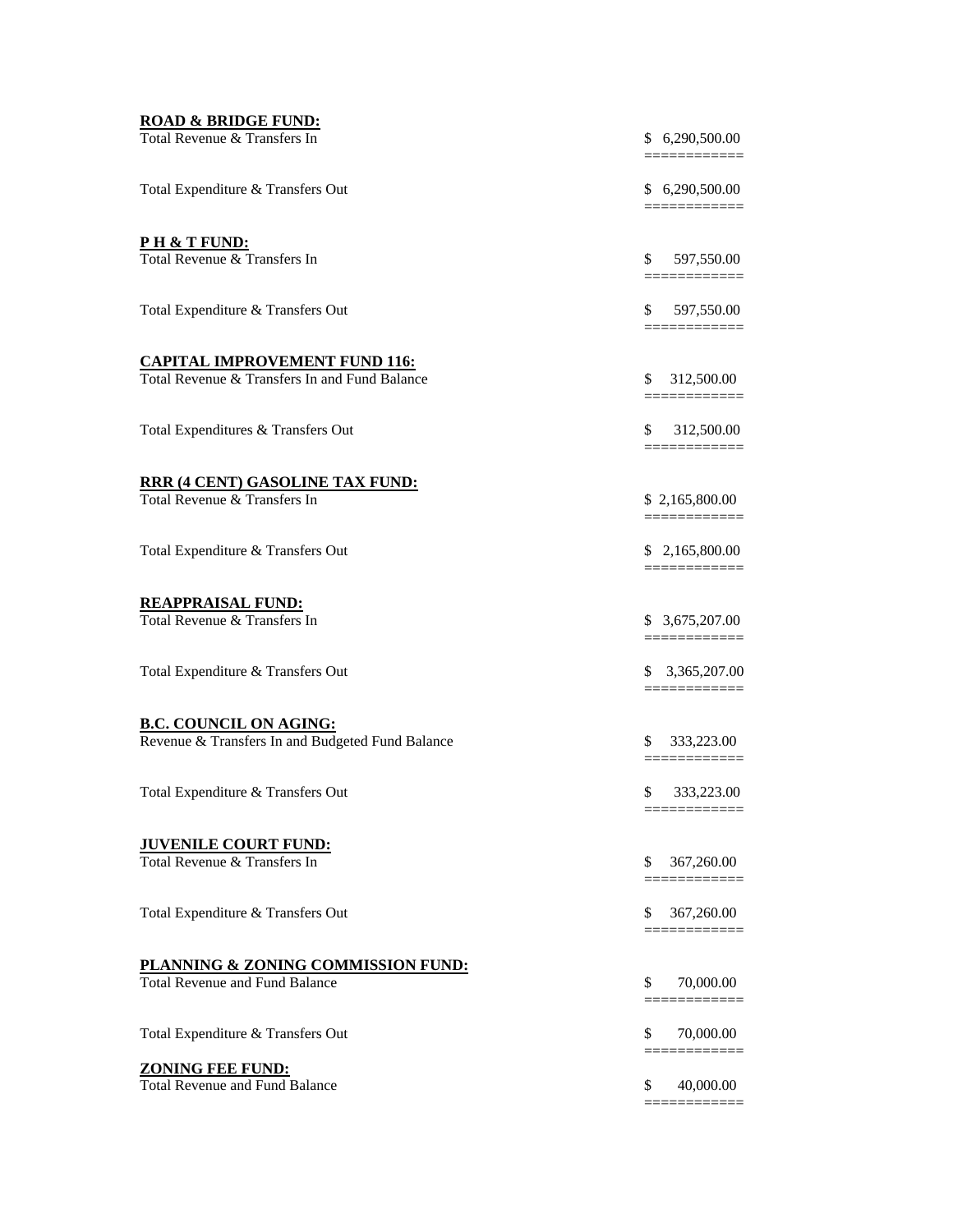| Total Expenditure & Transfers Out                    | \$<br>40,000.00                   |
|------------------------------------------------------|-----------------------------------|
|                                                      |                                   |
| <b>1% OIL &amp; GAS SEVERANCE TAX FUND:</b>          |                                   |
| Total Revenue & Transfers In                         | \$1,430,000.00<br>============    |
| Total Expenditure & Transfers Out                    | \$1,430,000.00<br>=============   |
| <b>SECTION 18 (BRATS) FUND:</b>                      |                                   |
| Total Revenue & Transfers and Budgeted Fund Balance  | \$ 1,352,534.00                   |
| Administration                                       | \$<br>368,168.00                  |
| Operations                                           | \$<br>984,366.00                  |
| Total Expenditure & Transfers Out                    | \$1,352,534.00<br>============    |
| <b>PARKS FUND:</b>                                   |                                   |
| Total Revenue & Transfers In                         | \$<br>671,772.00<br>============= |
| Total Expenditure & Transfers Out                    | \$<br>671,772.00<br>============  |
| <b>FY 2002 WARRANT FUND 207:</b>                     |                                   |
| Total Revenue & Transfers In & Budgeted Fund Balance | \$13,912,354.00<br>============   |
| Expenditure & Transfers Out                          |                                   |
| D'Olive Street Phase Two                             | \$ 3,353,361.00                   |
| CR 27 from Hwy 31 to HS (Grant)                      | \$<br>378,067.00                  |
| CR 27 from HS to Bromley Road                        | \$2,967,429.00<br>\$              |
| Wilderness Program<br>Cowpen Creek Road              | 434,070.00<br>\$1,051,575.00      |
| CR 13 from CR 32 to CR 44                            | \$1,543,777.00                    |
| Area One Road Projects                               | \$<br>616,843.00                  |
| Bridge #028 on Bromley Road: Engineering Only        | \$<br>19,183.00                   |
| Area Two Road Projects                               | \$<br>800,715.00                  |
| Area Three Road Projects                             | \$<br>744,275.00                  |
| Bridge #132 on CR 12                                 | 88,828.00                         |
| CR 27 Widening                                       | \$<br>40,000.00                   |
| CR 64 Widening                                       | \$<br>205,469.00                  |
| Four Laning CR 83                                    | \$<br>226,885.00                  |
| Rockwell School Access Road                          | \$<br>159,123.00                  |
| Baldwin County Central Annex Renovation              | \$1,257,828.00                    |
| Unbudgeted                                           | \$<br>24,926.00                   |
| Total Expenditure & Transfers Out                    | \$13,912,354.00<br>=============  |
| FY 2003 WARRANT FUND 208:                            |                                   |
| Total Revenue & Transfers In & Budgeted Fund Balance | 6,310,000.00<br>\$                |
| Total Expenditure & Transfers Out                    | \$<br>6,310,000.00                |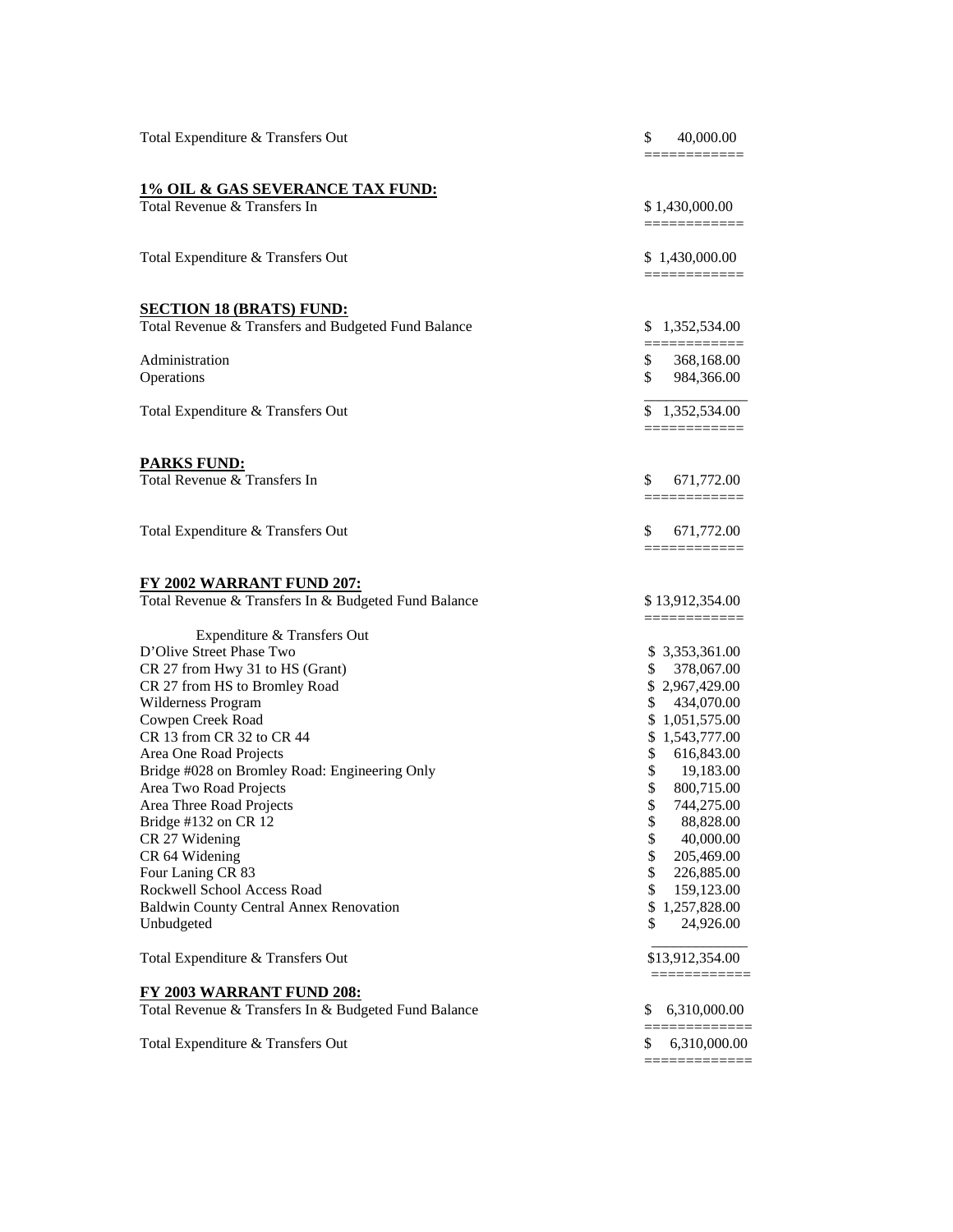| <b>ENVIRONMENT MANAGEMENT FUND:</b>                                         |                    |
|-----------------------------------------------------------------------------|--------------------|
| Total Revenue & Transfers In                                                | \$<br>4,327,025.00 |
|                                                                             |                    |
| Administration                                                              |                    |
| <b>Administration Department</b>                                            | \$<br>421,155.00   |
| <b>Bio Solids Project</b>                                                   | 50,645.00          |
| Recycling                                                                   | \$<br>13,993.00    |
| Magnolia Landfill                                                           | \$<br>2,344,747.00 |
| <b>Transfer Station</b>                                                     | \$<br>353,159.00   |
| Inert Landfill: McBride                                                     | \$<br>266,452.00   |
| Inert Landfill: Eastfork                                                    | \$<br>38,475.00    |
| Inert Landfill: Redhill                                                     | \$<br>24,720.00    |
| <b>Equipment Maintenance</b>                                                | \$<br>139,110.00   |
| Sub Title Pit Expansion                                                     | \$<br>103,000.00   |
| <b>Animal Shelter</b>                                                       | \$<br>13,800.00    |
| <b>Transfers Out</b>                                                        | \$<br>557,769.00   |
| Total Expenditure & Transfers Out                                           | \$<br>4,327,025.00 |
| <b>SOLID WASTE GARBAGE COLLECTION FUND:</b><br>Total Revenue & Transfers In | 4,629,375.00       |
| Total Expenditures & Transfers Out                                          | 4,629,375.00       |

**BE IT FURTHER RESOLVED** that the Baldwin County FY 2005 Budget document which will be issued by the Budget Manager is to reflect the budgetary decisions made by the Commission during budget workshop deliberations and shall be used as a guide in administering the appropriations made in this resolution; and

**BE IT FURTHER RESOLVED** that the following financial management policies are hereby adopted

as permanent policies of the Baldwin County Commission:

#### **Supplemental Appropriation Procedure**

 Each Commission Action Form to approve a contract, capital purchase, or other expenditure shall include a certification by the Budget Director or his designee naming the appropriation account from which the purchase will be made and stating that the unencumbered funds are available in the account. All unbudgeted items must have a proposed source of funds, either a new revenue source or from a contingency account.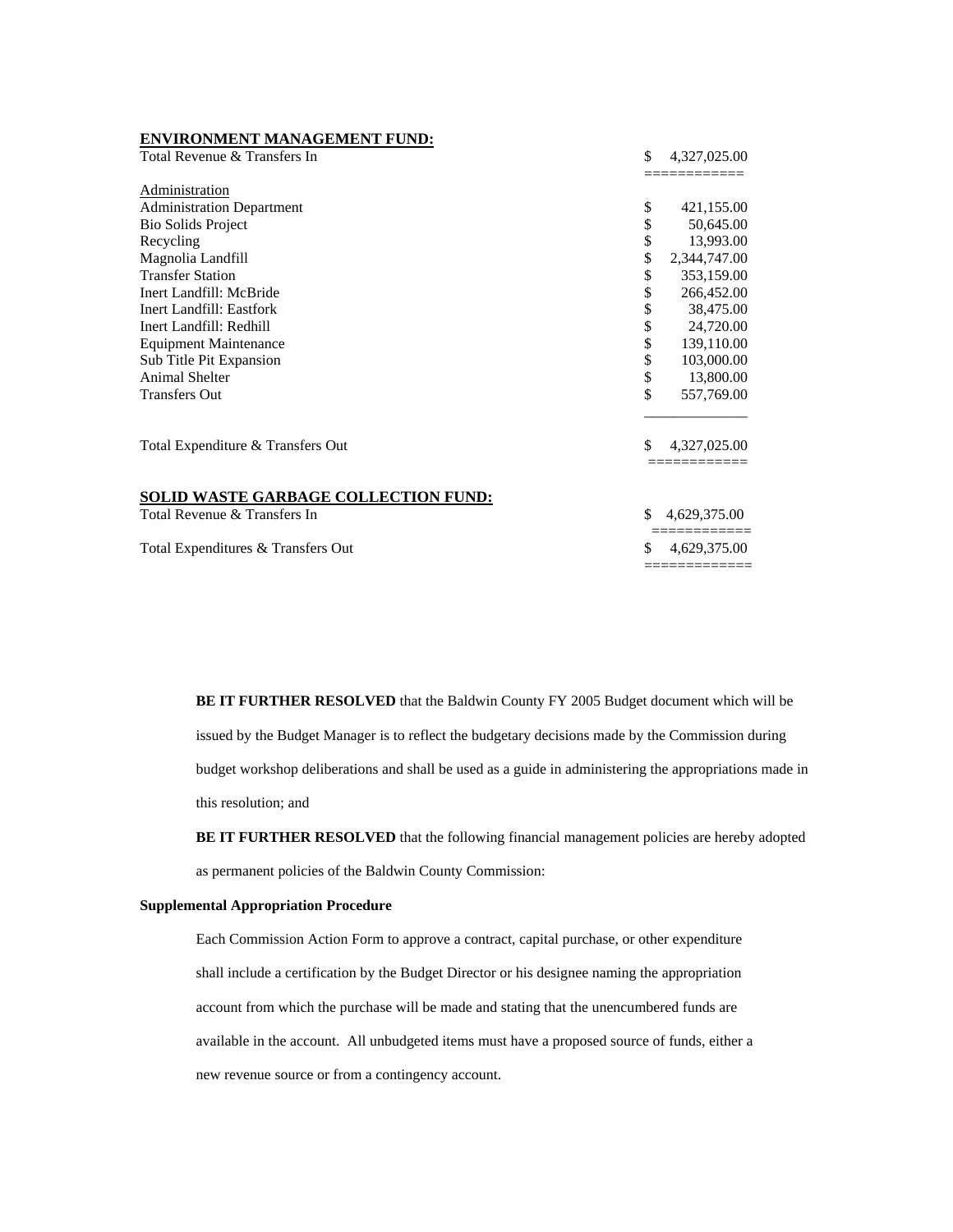The Budget Director or his designee shall be responsible for preparing a report prior to each Commission meeting which shows the available balances in Commission and General Contingency Accounts.

 **BE IT FURTHER RESOLVED** that the FY 2004 mileage rate will be \$.37.5 per mile which is the current IRS rate.

#### **Budget Administration Procedures**

 The Purchasing Agent, at the request of a Department head, may let for bid any routine annual purchase or any equipment purchase or contract which is specifically provided for in the budget document. All contracts must be approved by the County Commission before they are executed and all expenditures over \$7,500.00 must be approved by the County Commission after they are bid.

The County's expense items are classified in three broad categories: Compensation, Operating, and Capital. The compensation and capital categories are supported by detailed lists of employees and approved capital items. The operating category contains many and varied line items. For budgetary control, this operating category will be treated as a total although each department has a detailed line item budget. County staff members are prohibited from authorizing expenditures from or encumbering any funds in these broad categories which exceed budgeted funds. The Budget Director or his designee may make transfers between "operating" line items within a Department's budget at the request of a Department Head, except transfers from the PWD Area Supervisors as described below. Transfers between the compensation, operating and capital categories require Commission approval.

The Commission will allow the PWD Area Supervisors to utilize "salary savings" to be used for overtime or temporary seasonal labor, or other department expenses. The Budget Director or his designee may authorize these budget transfers upon request from the Area Supervisor.

**Commissioner Contingency Account**s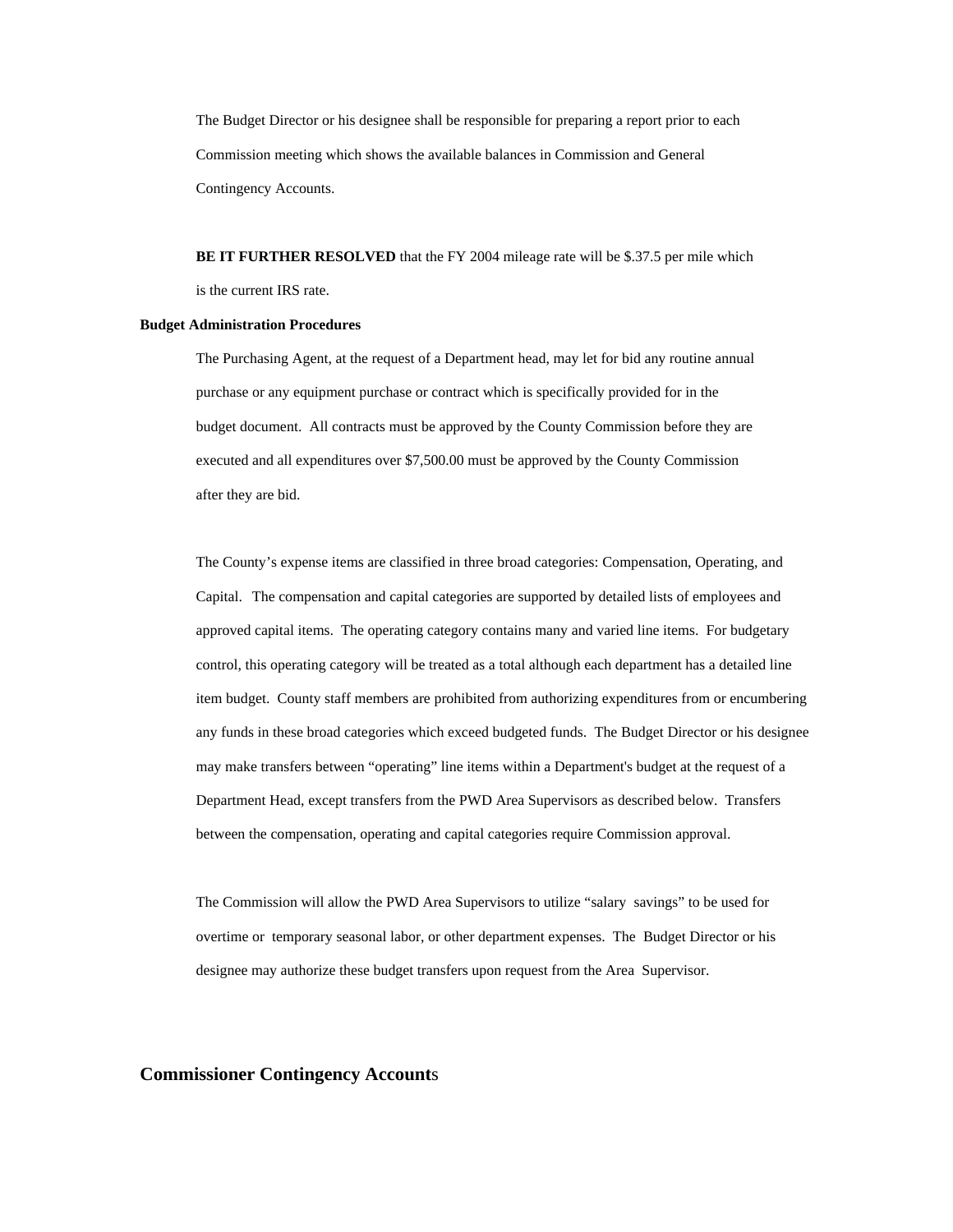At the start of fiscal year 2005, the The general fund appropriation will be accounted for in seven (7) separate accounts in the general fund and the Highway appropriation will be accounted for in seven (7) separate accounts in the highway fund. After the number of Commissions goes to four, the contingency appropriations will be accounted for in four accounts. Each Commissioner will have authority to use funds in their account in the following manner.

The annual commissioner contingency appropriations will be allocated quarterly. For FY 2005, 16.67 percent of the annual commissioner contingency appropriations will be allocated to each of the current seven Commissioners. At the end of the seven member commission term, any remaining balances in current Districts' 1, 3, 5, and 7 contingency accounts will be divided equally between the four new commission contingency accounts. When the four new Commissioners take office, the Commissioner contingency balances will be allocated to the four Commissioners on a quarterly basis. Any expenditure from their account must be voted in the affirmative by that Commissioner and approved by majority vote of the Commission.

 Normally, a Commissioner will make the motion for his contingency to be spent. Since the chairman does not make motions, the Chairman can allow any other Commissioner to make a motion for this purpose.

**RESOLVED** by the Baldwin County Commission this 21st day of September 2004.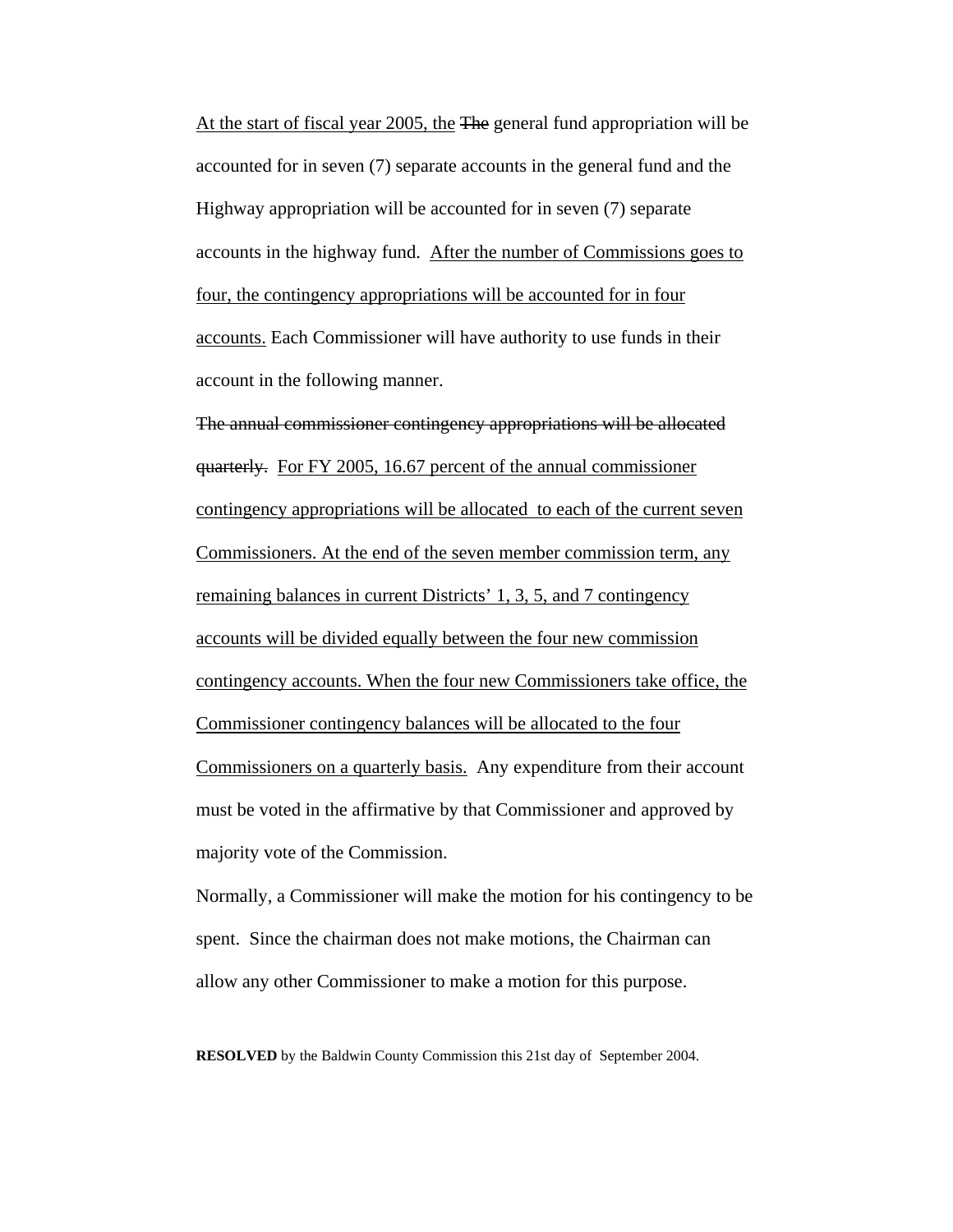Frank Burt, Jr.

\_\_\_\_\_\_\_\_\_\_\_\_\_\_\_\_\_\_\_\_\_\_\_\_\_\_\_\_\_\_\_

1 Chairman

ATTEST:

Locke W. Williams

\_\_\_\_\_\_\_\_\_\_\_\_\_\_\_\_\_\_\_\_\_\_\_\_\_\_\_\_\_\_\_\_

# STATE OF ALABAMA COUNTY OF BALDWIN

### **Fiscal Year 2005 Decisions Approved**

## **General Fund**

|                                                                          |    | Approved              |
|--------------------------------------------------------------------------|----|-----------------------|
|                                                                          |    | <u>Sept. 21, 2004</u> |
| Laser Printer for Finance & Accounting                                   |    | 1,900.00              |
| Office Administrator for Central Annex Building                          |    | 34,800.00             |
| Four Administrative Assistants for four at large Commissioners           |    | 133,788.00            |
| 16 MM Microfilm Reader with Motorized Roll Film Carrier with Lens        |    | 2,400.00              |
| Replace two maintenance trucks for Building Maintenance                  |    | 57,600.00             |
| Foley Courthouse Storage Building Addition                               | \$ | 18,000.00             |
| Fairhope Courthouse increase in Medical Supplies line item               |    | 300.00                |
| Fairhope Courthouse increase Overtime line item                          |    | 2,200.00              |
| Fairhope Courthouse increase Contract Service Line Item                  |    | 5,000.00              |
| Fairhope Courthouse increase Miscellaneous line item                     |    | 2,000.00              |
| License Inspection: replace Crown Vic with a Dodge Dakota Extended Cab   |    | 15,000.00             |
| License Inspection: upgrade two computers                                |    | 2,800.00              |
| Licenses Inspection: upgrade an Assistant License Inspector              | \$ | 4,926.00              |
| Emergency Management Increase training budget for new employee           |    | 2,000.00              |
| Emergency Management Increase telephone budget for new employee          |    | 3,600.00              |
| Emergency Management Increase line item for maintaining Hazmat trailer   |    | 5,000.00              |
| Building Inspection, reclassify & upgrade five OA2's to OA3's            |    | 11,025.00             |
| Building Inspection, upgrade Bookkeeper's salary                         |    | 1,807.00              |
| Building Inspection, reclassify an Executive Secretary to Office Manager | S  | 1,568.00              |
| Building Inspection, reclassify & upgrade seven Building Inspectors      | \$ | 13,144.00             |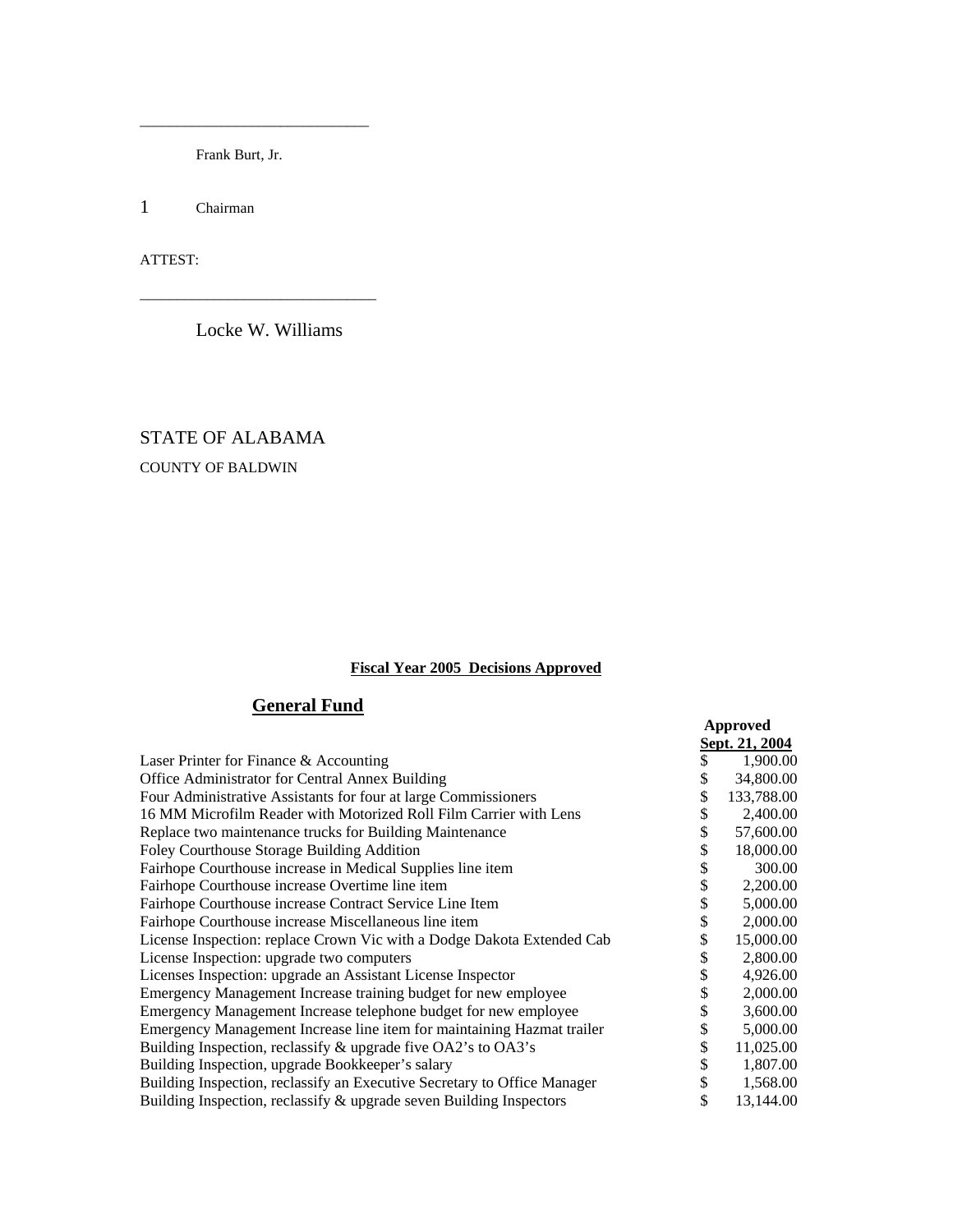| Building Inspection, New Desktop Computer (use Comm. Armtrong's old one) | \$        | .00            |
|--------------------------------------------------------------------------|-----------|----------------|
| Building Inspection, New office furniture for Fairhope office            | \$        | 1,884.00       |
| Sales Tax Dept. Tax Master Software                                      | \$        | 1,450.00       |
| CIS Equipment Capital Replacement                                        | \$        | 318,500.00     |
| CIS Upgrade Communications Tech I to Tech II                             | \$        | 5,576.00       |
| CIS New office furniture for CIS office in Central Annex Building        | \$        | 4,000.00       |
| Video Connection at Fairhope Satellite Courthouse                        | \$        | 40,000.00      |
| GIS Project Orthophotography and LIDAR                                   | \$        | 845,000.00     |
| <b>GIS Project SAN Equipment</b>                                         | \$        | 180,000.00     |
| Call Center at Central Annex Bldg. (Furniture, PC Consoles, etc)         | \$        | 80,000.00      |
| CIS Cellular and Push to Talk Radio Service Changes                      | \$        | 5,500.00       |
| Planning Department: Planner for Foley Office                            | \$        | 45,110.00      |
| Planning; Increase Travel line item                                      | \$        | 7,500.00       |
| Planning, Increase Supplies line item                                    | \$        | 3,000.00       |
| Legal Counsel; Increase Office Supply line item                          | \$        | 2,019.00       |
| Misc. Appropriations: Increased Soil & Water Appropriation               | \$        | 17,539.00      |
| Misc. Appropriations: Increased Historic Development Comm. Approp.       | \$        | 2,000.00       |
| Misc. Appropriations: Contract with Waterman & Associates                | \$        | 24,000.00      |
|                                                                          |           |                |
| <b>Total General Fund</b>                                                |           | \$1,901,936.00 |
|                                                                          |           | ===========    |
| <b>Reappraisal Fund</b>                                                  |           |                |
| Reappraisal part of GIS Project                                          | \$        | 655,200.00     |
| Five New Appraisers                                                      | \$        | 169,580.00     |
| Five New Appraiser Clerks                                                | \$        | 145,255.00     |
| Two New Mappers                                                          | \$        | 67,832.00      |
| Two New Mapper Clerks                                                    | \$        | 58,101.00      |
| Office Furniture                                                         | \$        | 15,000.00      |
| <b>Computers for new Appraisers</b>                                      | \$        | 15,000.00      |
| <b>Additional Software</b>                                               | \$        | 10,000.00      |
| New Plotter                                                              | \$        | 6,500.00       |
|                                                                          |           |                |
| <b>Total Reappraisal Fund</b>                                            |           | \$1,142,468.00 |
|                                                                          |           |                |
| <b>Section 18 BRATS Fund</b>                                             |           |                |
| Hire an Assistant director on 04/01/05                                   | \$        | 23,000.00      |
| Hire an Assistant Maintenance /Safety Manager 04/01/05                   | \$        | 17,945.00      |
| Hire a Marketing Intern to market bus signs                              | <u>\$</u> | 5,000.00       |
| <b>Total BRATS Fund</b>                                                  | \$        | 45,945.00      |
|                                                                          |           | ===========    |
|                                                                          |           |                |
|                                                                          |           |                |
| <b>County Courier Fund</b>                                               |           |                |
| Hire additional bus driver                                               | \$        | 25,548.00      |
| <b>Additional Operating Budget</b>                                       | \$        | 4,575.00       |
| <b>Total County Courier Fund</b>                                         | \$        | 30,123.00      |
|                                                                          |           |                |
| <b>Juvenile Detention Fund</b>                                           |           |                |
| Laptop computer for Director (use one of outgoing Commissioner)          | \$        | .00            |
| Replace a S-10 pickup truck with a SUV type vehicle (new/used)           | \$        | 18,500.00      |
| Small Shredder for Director                                              | \$        | 350.00         |

\_\_\_\_\_\_\_\_\_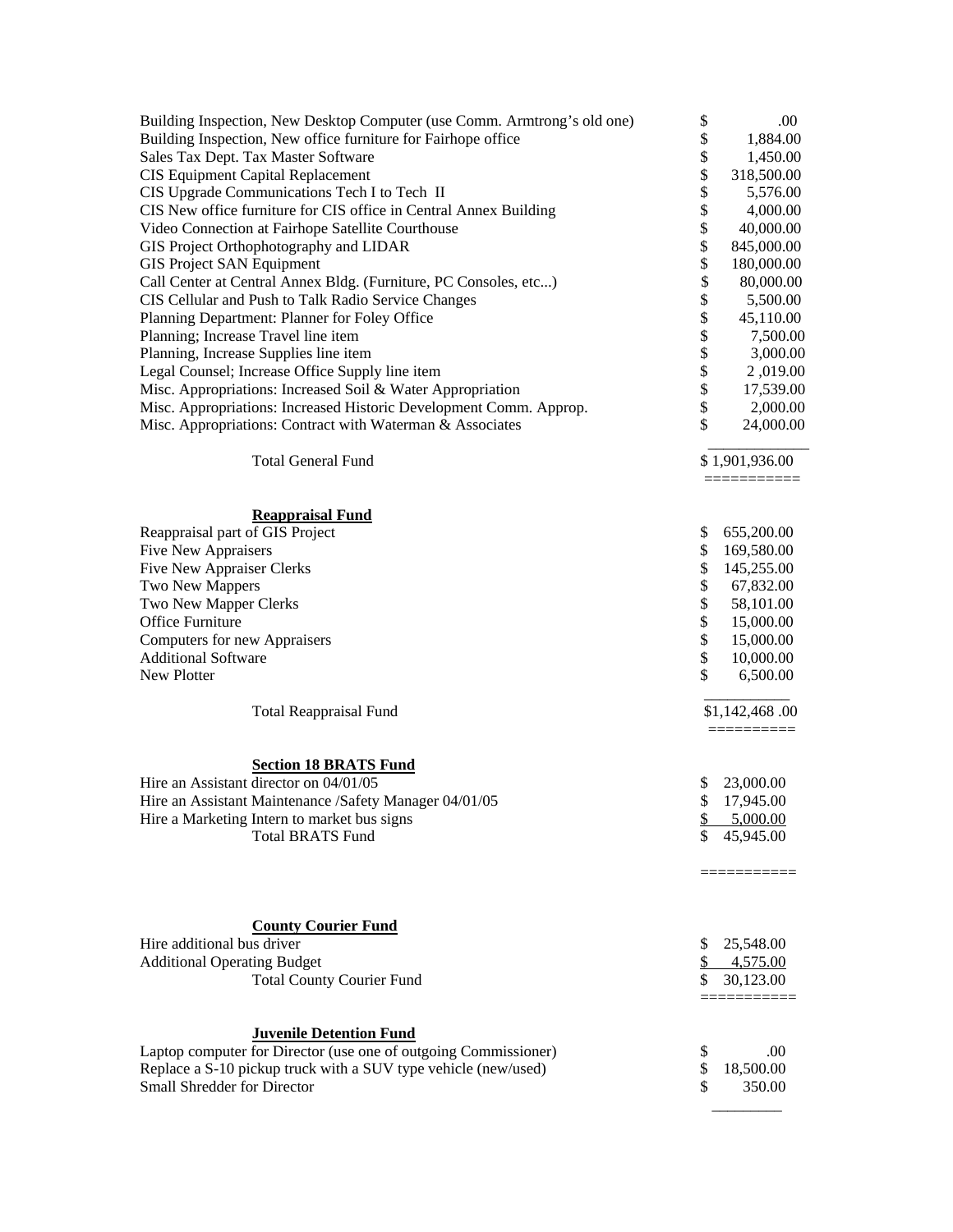| <b>Council On Aging Fund</b><br>Furnishing for new building in Robertsdale                                                               | \$20,000.00           |
|------------------------------------------------------------------------------------------------------------------------------------------|-----------------------|
| <b>Total Council on Aging Fund</b>                                                                                                       | \$20,000.00           |
|                                                                                                                                          |                       |
| <b>Parks Department</b>                                                                                                                  |                       |
| Replace a van with a F350 Diesel Crewcab Flatbed Truck                                                                                   | \$ 30,000.00          |
| Replace a Small Equipment Trailer                                                                                                        | \$<br>4,200.00        |
| <b>Total Parks</b>                                                                                                                       | \$ 34,200.00          |
|                                                                                                                                          |                       |
| <b>Highway Department</b>                                                                                                                |                       |
| Land Management Dept. Add building maintenance line item<br>\$                                                                           | 2,000.00              |
| \$<br>Land Management Dept. Increase fuel line item                                                                                      | 1,200.00              |
| \$<br>Land Management Dept. Add an utility line item<br>\$<br>Land Management Dept. Replace two vehicles with a 4 door Jeep type vehicle | 4,800.00<br>19,000.00 |
| CR 83 ROW from CR 32 to CR 36                                                                                                            | \$<br>760,000.00      |
| \$<br>Steel Bridge Repair                                                                                                                | 100,000.00            |
| FY 2005 Road Construction                                                                                                                | \$1,393,400.00        |
| \$<br>Match for BOE Projects                                                                                                             | 125,000.00            |
| \$<br>Traffic Signal at CR13 and CR 64 City of Daphne to cover half of 50,000 cost                                                       | 25,000.00             |
| \$<br>New Road Widener                                                                                                                   | 200,000.00            |
| \$<br>Plotter for Cad operator                                                                                                           | 12,000.00             |
| \$<br>Purchase 5 Acres next to Foley Area Barn                                                                                           | 200,000.00            |
| Discontinue Construction Manager's Additional Compensation                                                                               | \$<br>(11,943.00)     |
| Abolish Five Vacant Positions in Construction Dept.                                                                                      | \$<br>(183, 526.00)   |
| Sell Excess Construction Equipment                                                                                                       | \$<br>(500,000.00)    |
| Abolish Construction Dept. And Reassign 15 Employees to Other Highway Departments \$                                                     | 0.00                  |
| <b>Total Highway Totals</b>                                                                                                              | \$2,146,931.00        |

| <b>Solid Waste Program</b>                                      |                  |
|-----------------------------------------------------------------|------------------|
| PC 300 Komatsu Excavator                                        | \$<br>400,000.00 |
| 25 Yd Rear Loader                                               | 130,000.00       |
| 25 Yard Rear Loader                                             | 130,000.00       |
| Purchase Six (6) 30 Cubic Yard Roll-off Compactors              | \$<br>15,900.00  |
| Rubber Tire Front Loader with Solid Rubber Tires                | \$<br>195,000.00 |
| New Tandem Axle Road Tractor with Wet Line Kit                  | \$<br>95,000.00  |
| 110 Yd Steel Walking Floor Trailer                              | \$<br>50,000.00  |
| Replace Front and Rear Wheels for 836 Compactor                 | \$<br>50,000.00  |
| Cart Delivery Truck - One Ton Stake body with Lift Gate         | \$<br>35,000.00  |
| Operator III for Bay Minette Transfer Station                   | \$<br>32,795.00  |
| 2-Step Pay Increase for (1) Office Assistant III position       | \$<br>1,154.00   |
| Creation of New Position for Asst. Solid Waste Route Supervisor | \$<br>688.00     |